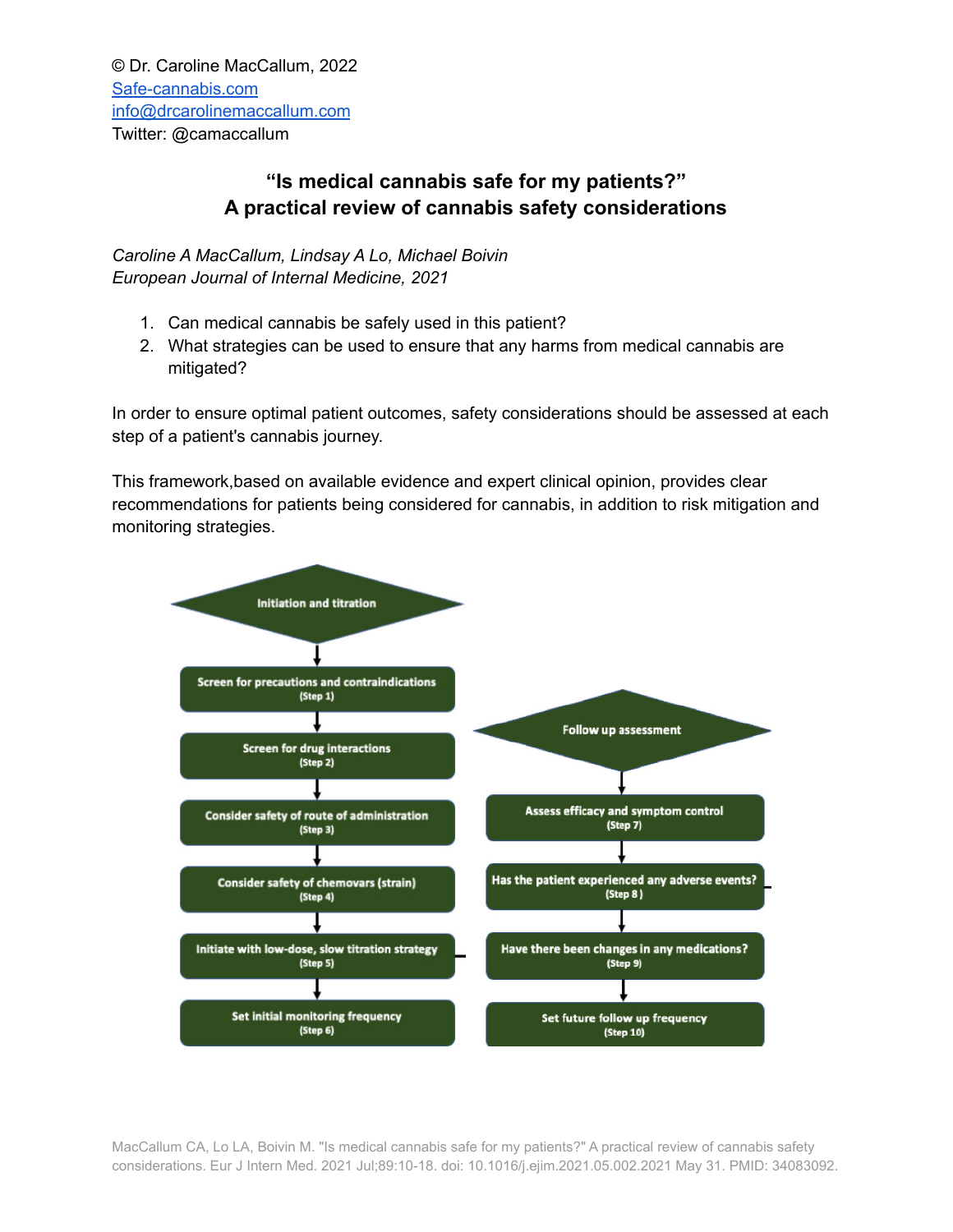## *Precautions and Contraindications to Cannabis Use*

| <b>Considerations</b>                                                                                                                                                                                                                               | <b>Precautions</b>                                                                                                                                                                                                                                                                                                                                                                              | <b>Relative</b><br><b>Contraindications</b>                                                                                                                    | Contraindication <sup>®</sup>                                                                                                                                                                                                                                                      |
|-----------------------------------------------------------------------------------------------------------------------------------------------------------------------------------------------------------------------------------------------------|-------------------------------------------------------------------------------------------------------------------------------------------------------------------------------------------------------------------------------------------------------------------------------------------------------------------------------------------------------------------------------------------------|----------------------------------------------------------------------------------------------------------------------------------------------------------------|------------------------------------------------------------------------------------------------------------------------------------------------------------------------------------------------------------------------------------------------------------------------------------|
| Immunocompromised<br>$\bullet$<br>Chronic Kidney<br>$\bullet$<br>Disease<br>Older adults<br>$\bullet$<br>Patients with<br>$\bullet$<br>concurrent medical<br>conditions<br>Polypharmacy<br>$\bullet$<br>Potential drug<br>$\bullet$<br>interactions | Concurrent mood or<br>$\bullet$<br>anxiety disorder<br>Have risk factors for<br>$\bullet$<br>cardiovascular<br>disease<br>Tobacco use<br>$\bullet$<br>E-cigarette use<br>$\bullet$<br>Severe liver<br>$\bullet$<br>dysfunction /disease<br><b>Medications</b><br>$\bullet$<br>associated with<br>sedation or cognitive<br>impairment<br>Driving or safety<br>$\bullet$<br>sensitive occupations | Under 25 years<br>$\bullet$<br>of age<br>Current or past<br>$\bullet$<br>cannabis use<br>disorder<br>Current or past<br>$\bullet$<br>substance use<br>disorder | Unstable<br>$\bullet$<br>cardiovascular<br>disease<br>Respiratory disease<br>$\bullet$<br>(if smoking<br>cannabis)<br>Personal or strong<br>$\bullet$<br>family history of<br>psychosis/bipolar<br>Pregnant, planning<br>$\bullet$<br>on becoming<br>pregnant, or<br>breastfeeding |

\*If it is deemed there may be a benefit, clinicians should consider referral to a specialty, and experienced medical cannabis prescriber, to ensure the appropriateness of this therapy.

| Low dose, slow titration strategy |  |  |  |  |
|-----------------------------------|--|--|--|--|
|-----------------------------------|--|--|--|--|

| <b>Step</b> | Oil                                                                                                                                                                                                                                                                                                                                                                   | <b>Vaporization</b>                                                                                                        |
|-------------|-----------------------------------------------------------------------------------------------------------------------------------------------------------------------------------------------------------------------------------------------------------------------------------------------------------------------------------------------------------------------|----------------------------------------------------------------------------------------------------------------------------|
| Step 1      | Start with 5 mg CBD oil BID                                                                                                                                                                                                                                                                                                                                           | Start with one inhalation                                                                                                  |
| Step 2      | Titrate dose by 5 mg CBD every 2-3 days (if no adverse<br>events or until patient reaches goals of therapy).                                                                                                                                                                                                                                                          | Wait 15-30 minutes                                                                                                         |
| Step 3      | If CBD alone is not reaching treatment goals (usually at doses<br>of $\geq$ 40 mg CBD), clinicians can consider adding THC after<br>assessment of benefit vs risk<br>Recommended starting dose is 1-2.5 mg THC at bedtime.<br>Titrate by 1-2.5mg THC every 2-7 days<br>If daytime THC is needed, starting dose is 1 mg THC. Titrate<br>by 1-2.5mg THC every 2-7 days. | Increase by 1 inhalation every<br>15-30 minutes until patient<br>reached goals of therapy<br>(providing no adverse events) |
| Step 4      | Doses above 40 mg/day of THC are rarely required. If<br>reached, clinicians should re-assess risk-benefit ratio for<br>patient                                                                                                                                                                                                                                        | Final dose = total consecutive<br>inhalation doses within a<br>dosing session required to<br>reach goals of therapy        |